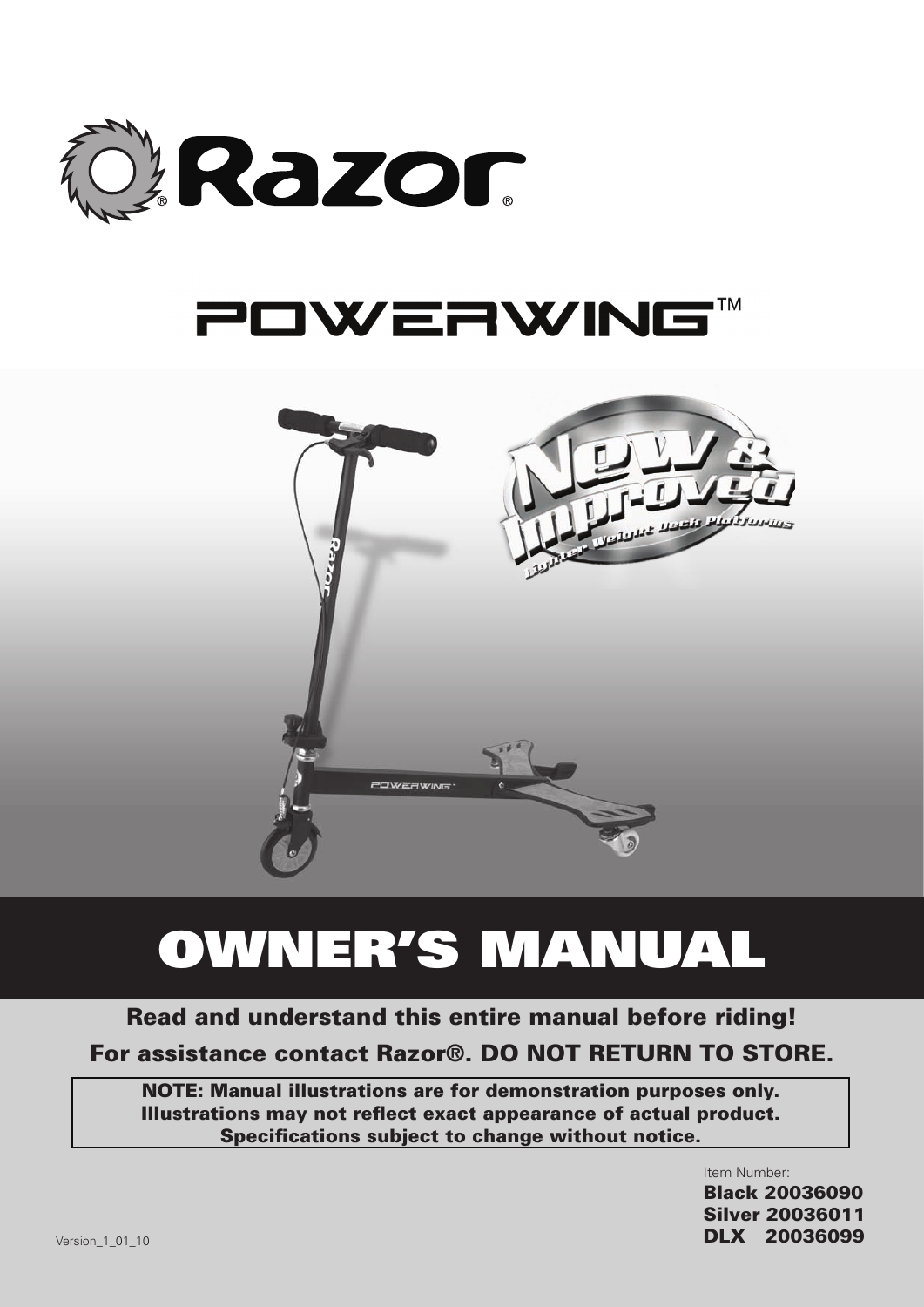## **CONTENTS**

# Safety Warnings

**AN IMPORTANT MESSAGE TO PARENTS:** This manual contains many warnings and cautions concerning the consequences of failing to maintain, inspect or properly use your PowerWing™. Because any incident can result in serious injury or even death, we do not repeat the warning of potential serious injury or death each time such a possibility is mentioned.

 **GENERAL WARNING:** Riding the PowerWing™ can be a hazardous activity. Certain conditions may cause the equipment to fail without fault of the manufacturer. Like other wheeled products, the PowerWing™ can and is intended to move, and it is therefore possible to lose control, fall off and/or get into dangerous situations that no amount of care, instruction or expertise can eliminate. If such things occur, your child can be seriously injured or die, even when using safety equipment and other precautions. USE COMMON SENSE.

#### **APPROPRIATE RIDER USE AND PARENTAL SUPERVISION**

Direct adult supervision is required at all times. This manual contains important safety information. It is your responsibility to review this information and make sure that all children obey all warnings, cautions, instructions and safety topics and assure that young riders are able to safely use this product. Razor® recommends that you periodically review and reinforce the information in this manual with young riders, and that you inspect and maintain your children's product to insure their safety.

The recommended rider age of 5 years and older for PowerWing™ is only an estimate, and can be affected by the rider's size, weight or ability. Any child unable to fit comfortably on the PowerWing™ should not attempt to ride it.

A parent's decision to allow his or her child to ride this product should be based on the child's maturity, skill and ability to follow rules.

Do not exceed 143 LBS (65 kilograms) on the PowerWing™ and 180 pounds (81 kilograms) on the PowerWing™ DLX.

Rider weight does not necessarily mean a child's size is appropriate to fit or maintain control of the PowerWing™.

Refer to the section on safety for additional warnings.

#### **ACCEPTABLE RIDING PRACTICES AND CONDITIONS**

Direct parental supervision is required. The PowerWing™ is meant to be used only in controlled environments free of potential traffic hazards and not on public streets. Do not allow your child to ride the PowerWing™ in any areas where vehicle traffic is present. Child must maintain a hold on the handlebars at all times. Never allow more than one child at a time to ride the PowerWing™. Never use near steps, sloped driveways, hills, roadways, alleys or swimming pool areas. Keep fingers and other body parts away from the product when folding or unfolding. Adults must not allow children to assist in folding or unfolding the PowerWing™.

Do not ride the PowerWing™ in wet weather. The PowerWing™ is intended for use on solid, flat, clean and dry surfaces such as pavement or level ground without loose debris such as rocks or gravel. Wet, slick or uneven and rough surfaces may impair traction and contribute to possible accidents. Do not ride the PowerWing™ in mud, ice, puddles or water. Avoid excessive speeds that can be associated with downhill rides. Never risk damaging surfaces such as carpet or flooring by use of a PowerWing™ indoors. Do not ride at night or when visibility is impaired.

### **PROPER RIDING ATTIRE**

Always ensure child is wearing proper protective equipment such as an approved safety helmet. A helmet may be legally required by local law or regulation in your area. A child should always wear shoes, never ride barefooted or in sandals, and keep shoelaces tied and out of the way of the wheels.

FAILURE TO USE COMMON SENSE AND HEED THE ABOVE WARNINGS INCREASES RISK OF SERIOUS INJURY. USE WITH APPROPRIATE CAUTION AND SERIOUS ATTENTION TO SAFE OPERATION.

**AL WARNING: ALWAYS INSPECT POWERWING™ PRIOR TO RIDING.** Properly inspecting and maintaining your scooter can reduce the risk of injury. Always inspect your PowerWing™ before riding and regularly maintain it.

**WARNING:** CHECK LOCAL LAWS REGARDING POWERWING™ USE. Check local laws and regulations to see where and how you may use your Razor PowerWing™ legally. In many states and local areas PowerWing™ riders are required BY LAW to wear a helmet. Check local laws and regulations regarding laws governing helmet use and PowerWing™ operation in your area.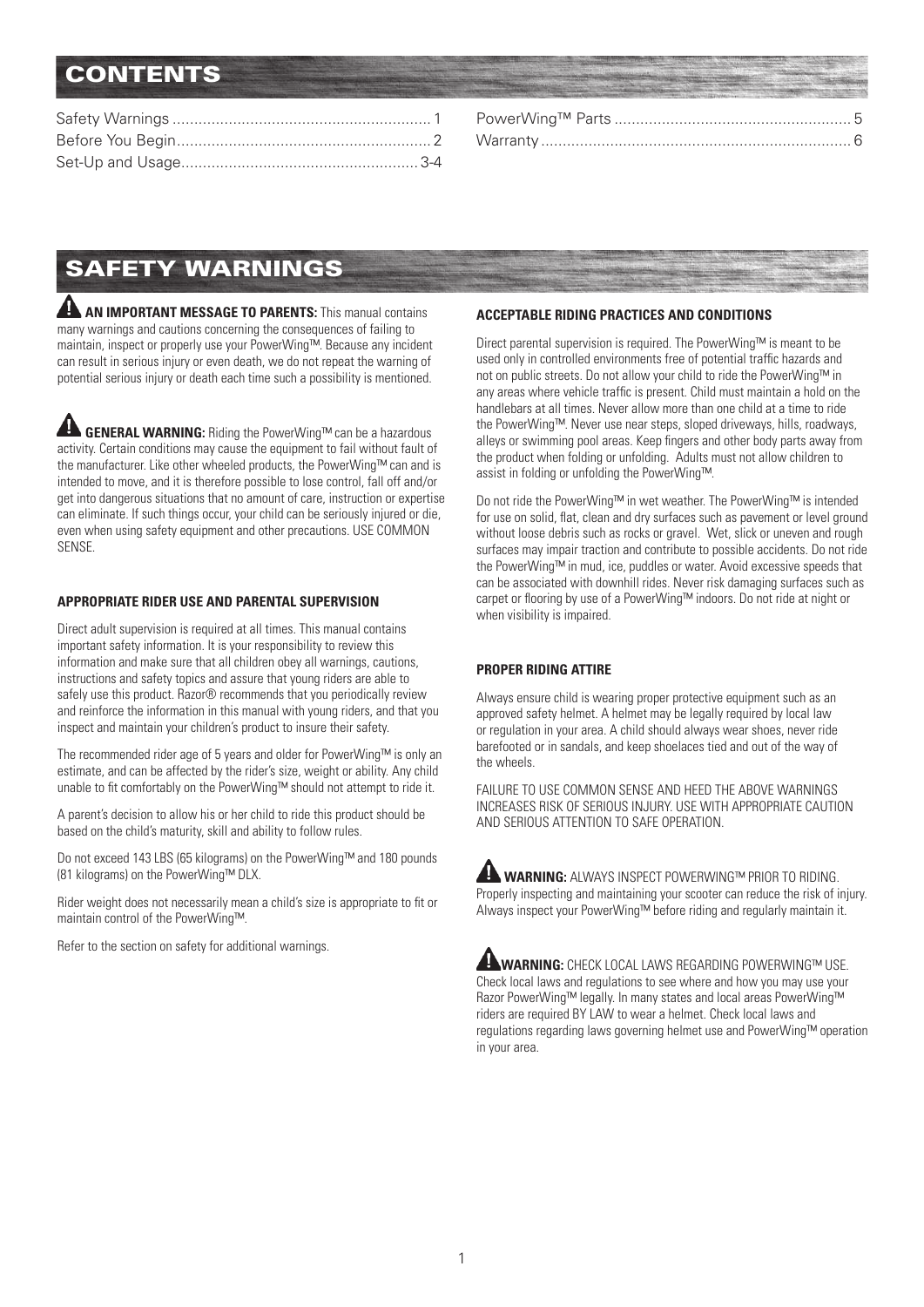# Before You Begin

Remove contents from box and check parts against part diagram below. Remove the foam separators that protect the components from damage during shipping. Inspect the contents of the box for scratches in the paint, dents or kinked cables that may have occurred during shipping. Because the PowerWing™ is partially assembled and packed at the factory, there should not be any problems, even if the box has a few scars or dents.

### □ Estimated Assembly and Set-Up Time

Allow up to 15–20 minutes for assembly.



**A** WARNING: DO NOT USE NON-RAZOR PRODUCTS WITH YOUR POWERWING™. The PowerWing™ has been built to certain Razor® design specifications. The original equipment supplied at the time of sale was selected on the basis of its compatibility with the frame, fork and all other parts. Certain aftermarket products may or may

not be compatible.

### □ Required Tools

Tools needed to assemble are included.



(2) 5mm hexagonal key wrenches (included)

Need Help? Visit our web site for replacement parts and product support at www.razor.com or call toll-free at 866-467-2967 Monday - Friday 8:00 AM - 5:00 PM Pacific Time.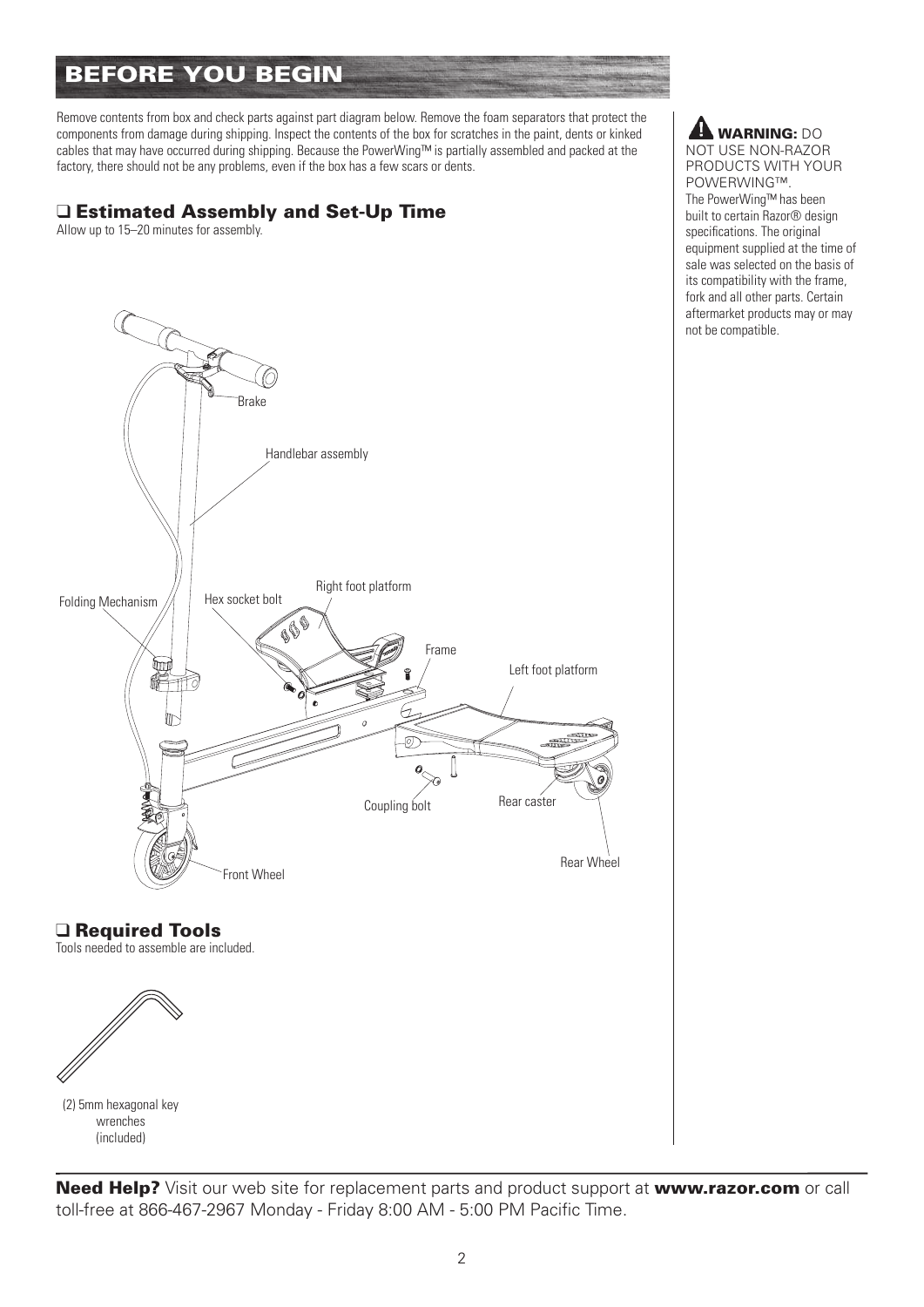# **SET-UP AND USAGE**

### q Attaching the Foot Platforms



1 Remove black plastic protector at the end of the frame. Using two 5mm hexagonal wrenches, remove the two hexagonal bolts and the two coupling bolts from the frame.



2 Remove black plastic protector at the end of the platform. Position the right and left foot platforms up to the frame and align holes.



3 Insert the two coupling bolts and two hexagonal bolts. Starting underneath with the bolt on the back. Turn product over and insert the next set of bolts. Tighten with two 5mm hexagonal wrenches.



4a If necessary, use a mallet / hammer to tap the two coupling bolts until they are all the way through the platforms.



4b The platforms should now be snug against the frame.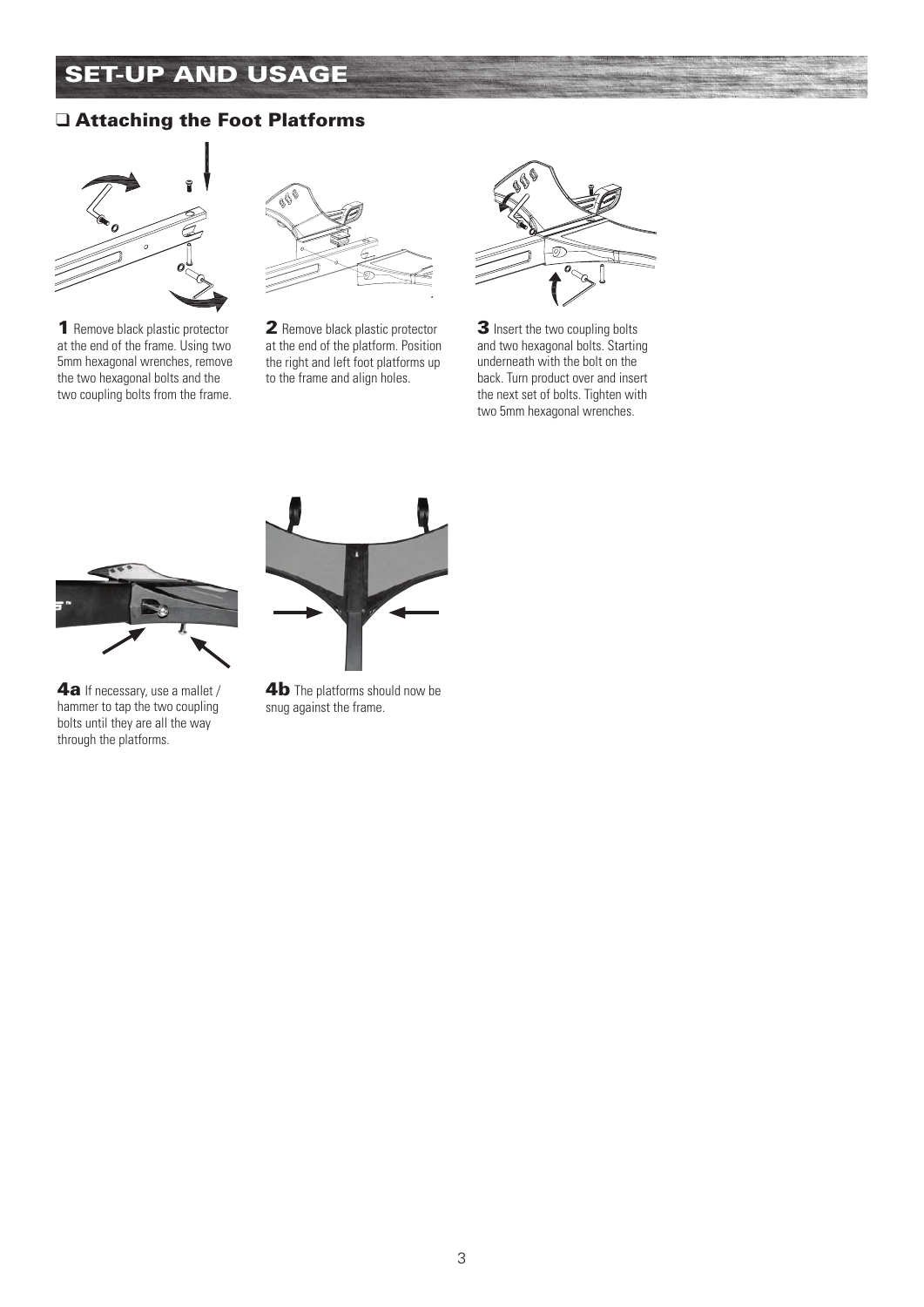# Set-Up and usage

### $\Box$  Attaching the Handlebars



1 Remove the plastic protector covering the wedge and loosen the black folding knob and swing to the 6 o'clock position to unfold the handlebar stem.



4 Using a 5mm hexagonal key wrench to tighten the stem bolt. The stem bolt is properly tightened when the handlebars cannot be twisted out of alignment with the front wheel. Make sure the handelbars are in line with the front wheel before tighten stem bolt all the way.



2 Insert the handlebar stem into the front fork. You may have to loosen the wedge to allow it to slip into the front fork.



3 Slide the handlebar stem down into the front fork until it fits snuggly into the lock nut on the headset.



**5** Bring the handlebar stem back to the upright position.



6 Swing the black folding knob to the 12 o'clock position and tighten by hand until handlebars are secure.



**A WARNING:** Keep your fingers clear of the pivoting mechanism when folding or unfolding the PowerWing™, and make sure others are standing clear.

**Note:** The cable and wire assembly from the handlebar must not wrap around the steering tube or handlebar as shown in step 3. Sharp bends or twisting of the brake cable can cause the brake to malfunction.

### $\Box$  Adjusting the Brake



1 To adjust the brake cable wire, thread the brake lever adiuster in or out 1/4 to 1/2 turn until the desired cable tension is attained.



2 Squeeze the hand lever to test the brake to make sure it is working properly. The front fender should clamp down and rub against the front wheel. If brake is not working properly, proceed to the next step.



**3** If the brake is too tight or too loose, use a 8mm open wrench and a 3mm allen wrench to make adjustments as needed.

Need Help? Visit our web site for replacement parts and product support at www.razor.com or call toll-free at 866-467-2967 Monday - Friday 8:00 AM - 5:00 PM Pacific Time.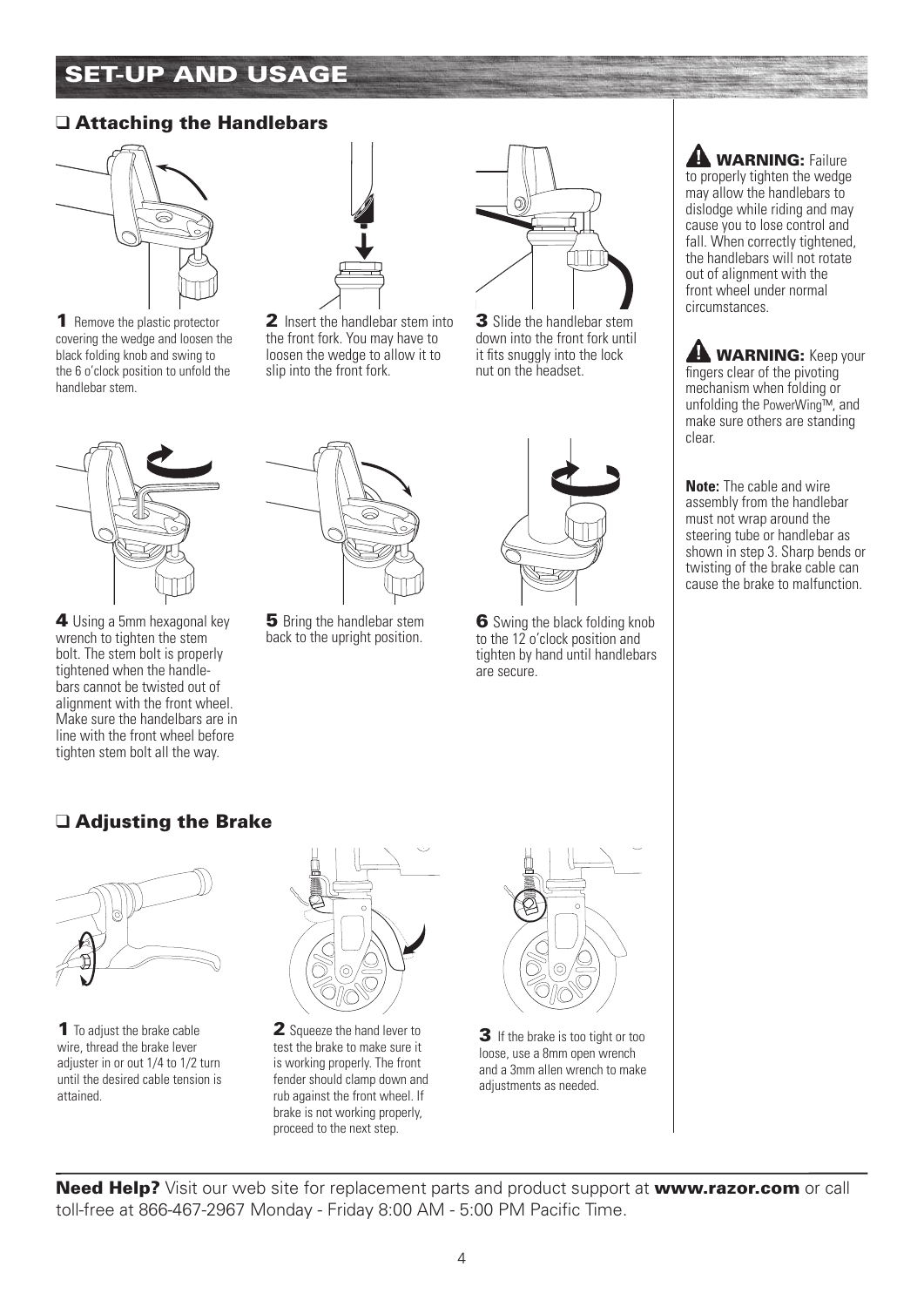# PowerWing Parts

Keep your PowerWing™ running for years with genuine Razor parts. Visit our web site www.razor.com to purchase replacement parts. (Specifications subject to change without notice.)

- 1 Handlebar Stem
- 2 Handlebar Grip (2)
- 3 Brake Lever Assembly
- 4 Brake Cable Guide
- 5 Folding Knob
- 6 Wedge
- 7 Headseat w/Bearing (Upper/Lower)

| 8 | 120mm Front Wheel          |
|---|----------------------------|
|   | 8 - 1 Washer (Front Wheel) |

- 8 2 608zz Bearing (Front Wheel)
- 8 3 Front Wheel Spacer
- 9 Front Axle Bolt
- 10 Front Fork with Fender

| 10 - 1 Brake Cable Adjust Screw |
|---------------------------------|
|                                 |

- 10 2 Brake Spring
- 10 3 Brake Mounting Coupling Bolt
- 10 4 Pivoting Mechanism
- 11 Coupling Bolt (Footstepper)
- 12 Coupling Bolt
- 13 Foot Platform (Right/Left) 14 Platform Cover (Right/Left) 15 Stability Bar (Right/Left) 15 - 1 5mm Hexagonal Bolt 16 Caster 17 64mm Rear Wheel